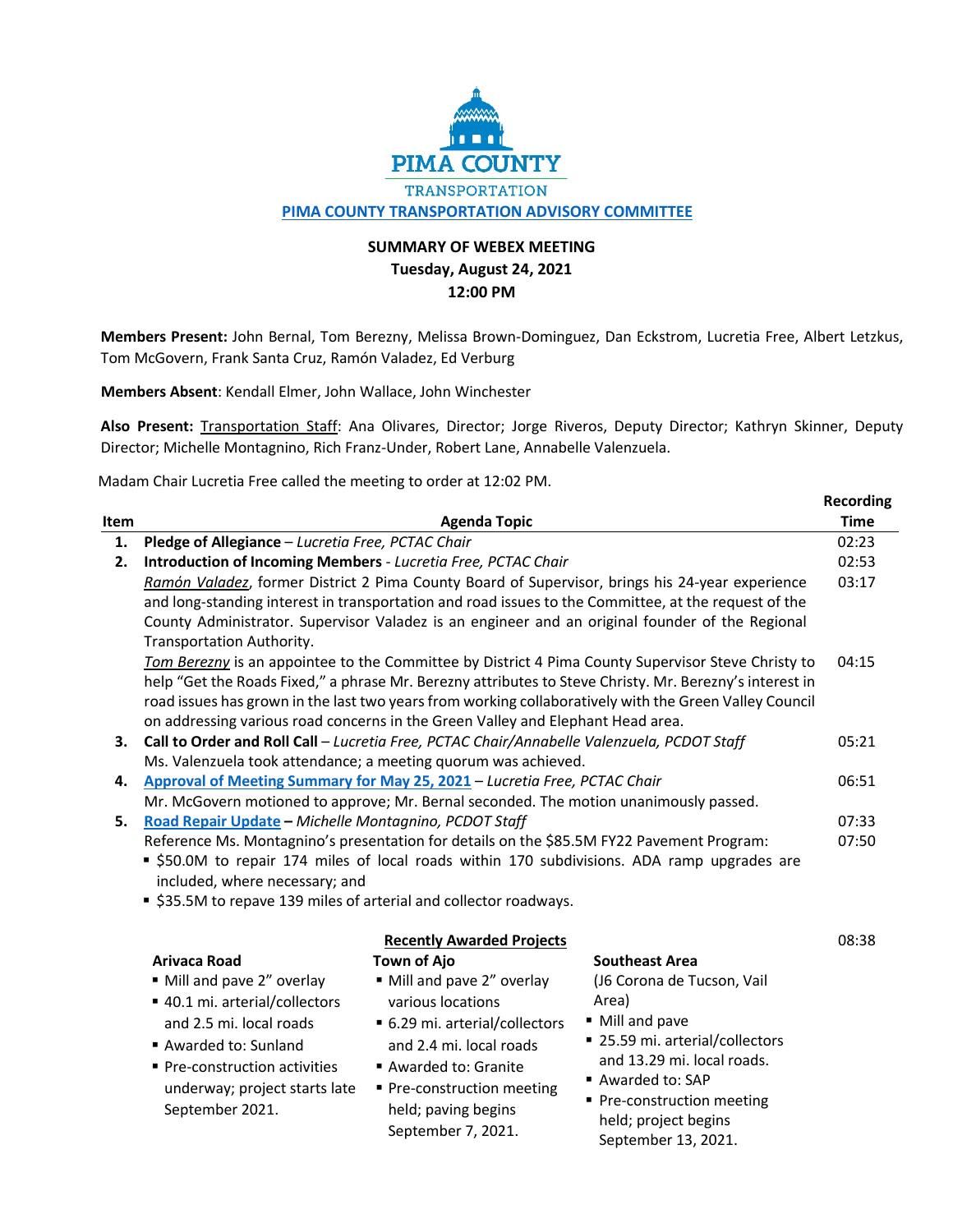|      |                                                                           |                                                        |                                                                      | <b>Recording</b> |
|------|---------------------------------------------------------------------------|--------------------------------------------------------|----------------------------------------------------------------------|------------------|
| Item |                                                                           | <b>Agenda Topic</b>                                    |                                                                      | <b>Time</b>      |
| 5.   |                                                                           | <b>ADA Projects</b>                                    |                                                                      |                  |
|      | <b>Green Valley</b>                                                       | <b>Catalina &amp; Central Area</b>                     | <b>South Area</b>                                                    | 10:05            |
|      | ■ 70 Curb Ramps in 4<br>subdivisions<br>Awarded to SAP<br>Low Bid: \$603K | ■ 37 Curb Ramps<br>■ Awarded to SAP<br>Low Bid: \$429K | ■ 178 Curb Ramps in 3<br>subdivisions<br>■ Low Bid: to be determined |                  |

|    | <b>Bid Analysis</b><br>Arivaca and Southeast Area projects came in lower than estimated. Refer to Slide 9 for Bid versus<br>Engineer's Estimates breakdown for the three awarded projects. The changes are in the pulverization<br>of subgrade categories.                                                                                                                                                                                                                                                                                                           | 11:41 |
|----|----------------------------------------------------------------------------------------------------------------------------------------------------------------------------------------------------------------------------------------------------------------------------------------------------------------------------------------------------------------------------------------------------------------------------------------------------------------------------------------------------------------------------------------------------------------------|-------|
|    | DOT was fortunate to have received low bid prices due to a lull in pulverization work. Staff<br>assessment is that the industry wants to keep crews busy. It is uncertain whether favorable bids will<br>continue. Last two curb ramp bids came in slightly above county's engineer estimate.                                                                                                                                                                                                                                                                        | 12:23 |
|    | The Town of Ajo bid was received as expected.                                                                                                                                                                                                                                                                                                                                                                                                                                                                                                                        | 12:54 |
|    | <b>Program Summary</b><br>The FY22 Program includes:<br>52% or 72.59 projects cover 139 mi. of arterial/collector roads have been awarded, with the<br>Arivaca Road project being a large portion of it.<br>10% of local roads already are awarded.<br>٠<br>25% of projects are being packaged for posting in the near future.<br>Pending: Final tally not yet available for ADA package ramps; 285 ramp packages were<br>٠<br>advertised with 2 or 3 ADA packages remaining. Further details to be provided as things                                               | 13:03 |
| 6. | develop.<br>Chair Free said Committee members, at the PCTAC's inception, went from dealing with having very<br>little money to now having \$50M available for road preservation. She asked if there is a problem<br>getting companies to actually perform the roadwork. Ms. Montagnino replied that the "pinch point"<br>is the asphalt plants. Vulcan and Granite are quickly booking up. The department's intention is to get<br>the projects out for bid and the work scheduled as quickly as possible.<br>FY21/22 Monsoon Update - Robert Lane, Division Manager | 14:09 |
|    | Mr. Lane reported on key points for the multiple, high-intensity, monsoonal events across the region<br>which produced varied intensities of a 2-inch per hour storm and a 2-inch per half-hour range.<br>Concerning were flows and flooding resulting from the Bighorn Fire Scar. He noted published videos<br>showed black burn material flowing down the Catalina range along the Cañada del Oro Wash and<br>along south side of the range at the Finger Rock Wash.                                                                                               | 16:51 |
|    | Pima County DOT staff receive regular weather updates from the Regional Flood Control District. This<br>helps DOT staff up to respond to upcoming weather events in a timely manner. An internal App<br>system feeds data into the PAG Transview website. The information provided by DOT and the                                                                                                                                                                                                                                                                    | 18:00 |

Sheriff's Department staff provides real-time data regarding road closures and openings or identifies

areas where drivers should proceed with caution.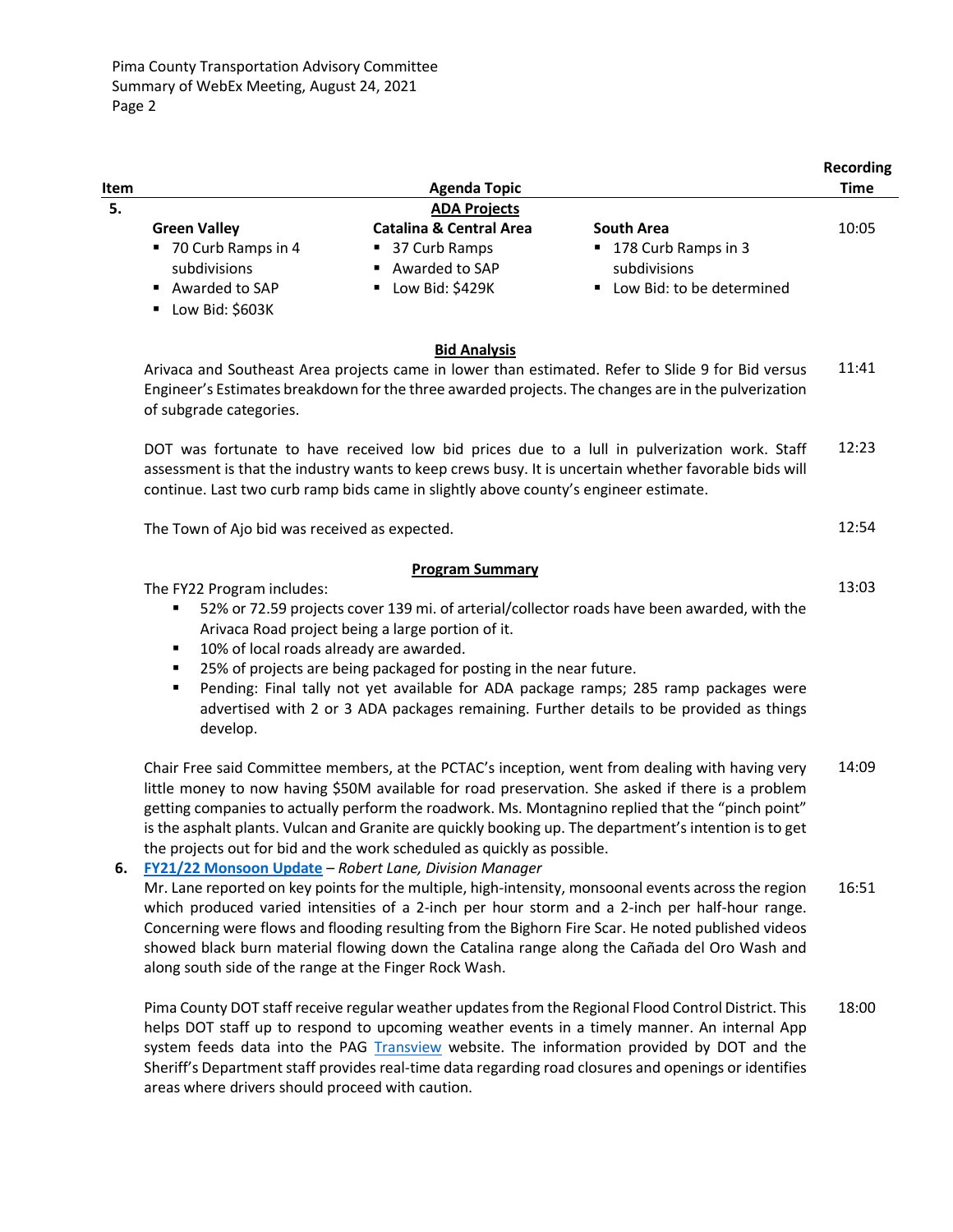|      |                                                                                                                                                                                                                                                                                                                                                                                                                                                                                                                                                                                                                           | <b>Recording</b> |
|------|---------------------------------------------------------------------------------------------------------------------------------------------------------------------------------------------------------------------------------------------------------------------------------------------------------------------------------------------------------------------------------------------------------------------------------------------------------------------------------------------------------------------------------------------------------------------------------------------------------------------------|------------------|
| Item | <b>Agenda Topic</b>                                                                                                                                                                                                                                                                                                                                                                                                                                                                                                                                                                                                       | <b>Time</b>      |
| 6.   | Mr. Lane informed it takes time to clear roads and low water crossings where materials such as sand,<br>rocks, trees and other debris have accumulated. Staff is still clearing debris resulting from July storm<br>events. Main roads are first cleared to make them passable and staff returns later to collect and haul<br>the debris elsewhere. However, with recent multiple events, the material has piled up. Staff will<br>sweep roads but if more storms come, sweeping is delayed to address road closures, which takes<br>more time. Mr. Lane asks that the general public give staff time to clear the roads. | 18:53            |
|      | Recent storm events impacted some recently installed pavements as well as previous-year<br>installations and some are due for treatment this year. These affected roads will be fixed by creating<br>upstream head walls and downstream ford walls to shield the pavement.                                                                                                                                                                                                                                                                                                                                                | 20:02            |
|      | Jamie and Aldon roads of the Tucson Estates area were paved in March 2021. A substantial amount<br>of water lifted the pavement and left cobbles and large rocks similar to a "bubble-wrap" effect -<br>something Mr. Lane had not seen on a road before. It is usually a pothole or the road is washed away.                                                                                                                                                                                                                                                                                                             | 20:40            |
|      | On Manville Road, pavement failed on multiple layers. Some older roads which were chip sealed had<br>swirling water create a vortex that cleared out and scoured deeply into some areas. DOT is fixing<br>those areas.                                                                                                                                                                                                                                                                                                                                                                                                    | 21:29            |
|      | On Orange Grove, a heavy flow picked up a paved shoulder and moved it downstream.                                                                                                                                                                                                                                                                                                                                                                                                                                                                                                                                         | 21:50            |
|      | In the Coronado Foothills Estates, an earlier storm produced a substantial amount of water in the<br>Finger Rock Wash that caused high flows to wash away a piece of the road's edge. A follow-up storm<br>made it worse. DOT and the Regional Flood Control District are developing a plan to clean and<br>redesign the area to prevent future occurrences.                                                                                                                                                                                                                                                              | 22:00            |
|      | A substantial edge was cut along La Paloma Drive exposing the sheath of a gas line conduit. The gas<br>company verified no leakage. The trench will be filled in.                                                                                                                                                                                                                                                                                                                                                                                                                                                         | 23:00            |
|      | Wentworth Road, scheduled to be paved this year as part of the Southeast project, lost a chunk of<br>pavement downstream. It will be patched.                                                                                                                                                                                                                                                                                                                                                                                                                                                                             | 23:25            |
|      | Andrada Road, paved two years ago, received flows from Wentworth and due to it being a narrower<br>crossing, resulted in faster flows that tore the road up. DOT staff will fix that area.                                                                                                                                                                                                                                                                                                                                                                                                                                | 23:43            |
|      | Mr. Bernal asked how the capital project, Wilmot Road, south of I-10 fared, especially in low flow<br>drainage areas. Mr. Lane reported no pavement failure saying it only needed to be cleaned.                                                                                                                                                                                                                                                                                                                                                                                                                          | 24:04            |
|      | Mr. Berezny asked how much of an increase in See-Click-Fix (SCF) service requests were received over<br>the last month and a half. He asked if there is data regarding potholes due to monsoons. Mr. Lane<br>said there are SCF service requests coming in as a result of storm cleanup, storm damage or downed<br>signs. The majority of pothole service requests are for storm damage or storm cleanup.                                                                                                                                                                                                                 | 24:43            |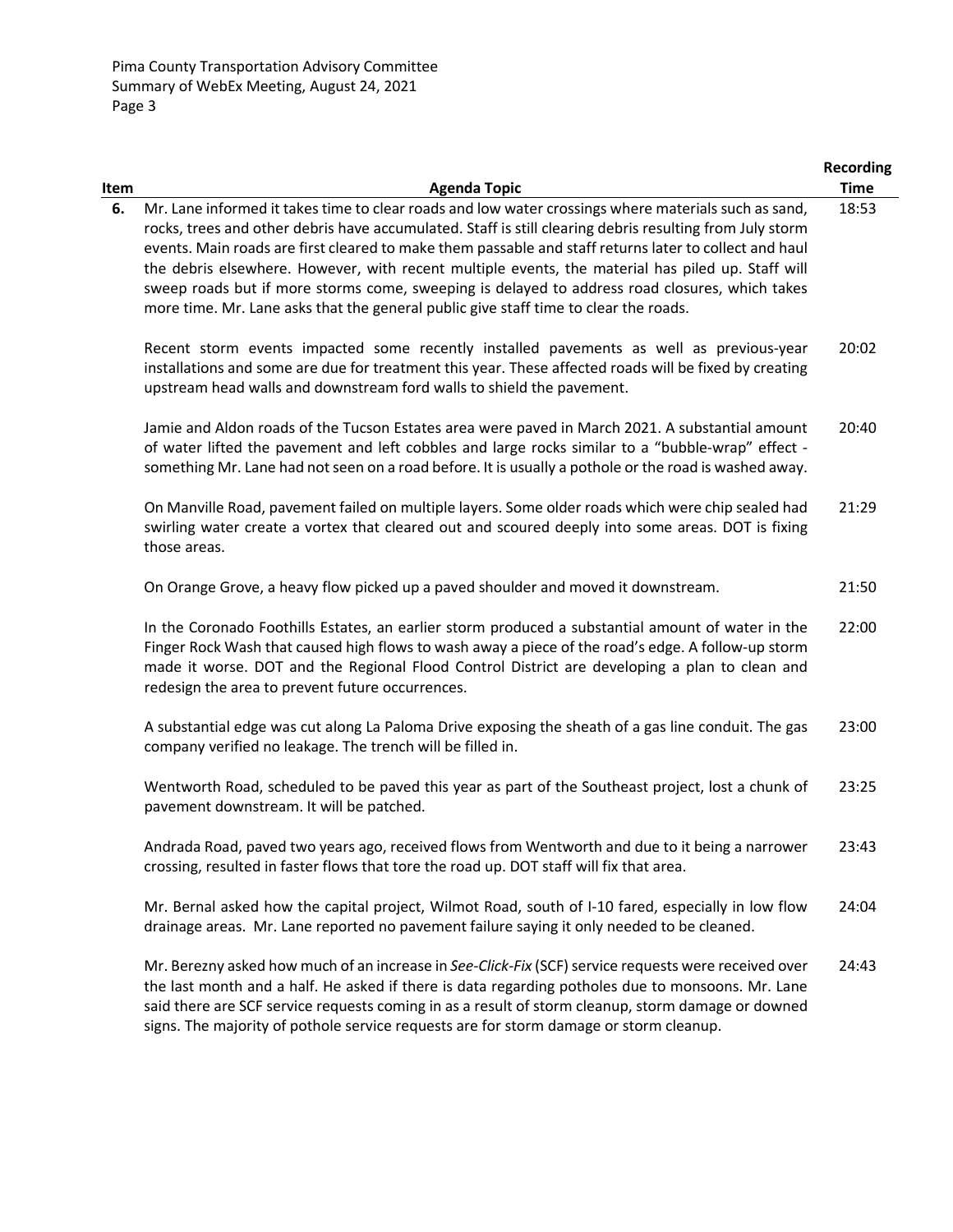| Item | <b>Agenda Topic</b>                                                                                                                                                                                                                                                                                                                                                                                                                                                                                                                                                                                                                                                                                                                                                       | <b>Recording</b><br><b>Time</b> |
|------|---------------------------------------------------------------------------------------------------------------------------------------------------------------------------------------------------------------------------------------------------------------------------------------------------------------------------------------------------------------------------------------------------------------------------------------------------------------------------------------------------------------------------------------------------------------------------------------------------------------------------------------------------------------------------------------------------------------------------------------------------------------------------|---------------------------------|
| 6.   | Chair Free asked about financial impacts to budget and actuals for recently repaved roads. Mr. Lane<br>replied that staff time, including on-call overtime, is in the budget. After the first big storm, the<br>department assumed a budget of \$125,000 to \$150,000 to fix the roads in various areas. It is closer<br>to \$200,000 and the number of roads has not increased, so it can be handled in the current budget<br>but emergency funding will depend on how much more rain is received and cost of further storm<br>damage.                                                                                                                                                                                                                                   | 25:32                           |
|      | Mr. Lane said DOT continues assessing all areas. Today's report is from road damage caused by the<br>first series of storms. He asks the general public to call or use See-Click-Fix to report road damages as<br>DOT staff is collecting the information.                                                                                                                                                                                                                                                                                                                                                                                                                                                                                                                | 26:39                           |
|      | Chair Free receives questions from constituents about road closures. She asked whether the county<br>or Sheriff's Department (SD) determines road closures. Mr. Lane replied SD confirms road closures.<br>However, if DOT staff happens to be onsite prior to SD arrival, DOT staff notifies them a road closure<br>is needed and sets up barricades as they wait for SD confirmation. Generally, road closures get done<br>as SD gives the order.                                                                                                                                                                                                                                                                                                                       | 27:06                           |
| 7.   | Pavement Repair and Assessment Program Overview - Rob Lane, Division Manager<br>Mr. Lane provided a general assessment of the Pavement Management Program. He explained that<br>early on, the goal was to simply get the roads done by trying to keep good roads good, and repairing<br>before failure. People were not happy with the approach due to the number of failed and poor roads.                                                                                                                                                                                                                                                                                                                                                                               | 28:20                           |
|      | A change in methodology resulted from public requests to have the worst roads repaired first. Part<br>of that included defining a PCI of 80 as the cusp and period of time to complete the work would be<br>10 years.                                                                                                                                                                                                                                                                                                                                                                                                                                                                                                                                                     | 28:55                           |
|      | For FY19/20, staff chose to have equal distribution of road work among five Board of Supervisor<br>districts but equity became a concern. Some districts have a few number of road miles in better<br>conditions, so the issue was how best to allocate funds to address worst needs first in an equitable<br>manner.                                                                                                                                                                                                                                                                                                                                                                                                                                                     | 29:24                           |
|      | FY20/21, staff utilized StreetSaver pavement preservation model to review arterial/collectors, locals<br>and share the budget that way. There were planned miles and additional road work for surface<br>treatments, crack sealing and fog seal treatments. Some roads need either chip seal or micro<br>surfacing treatments, so staff is trying to get the correct treatments now.                                                                                                                                                                                                                                                                                                                                                                                      | 30:04                           |
|      | A screenshot of StreetSaver shows current data from when DOT changed from PACER to PCI ratings.<br>Initially, PACER evaluations resulted in a lower rate. There were not as many failed roads as originally<br>thought, but there were more poor roads. The department then changed pavement thresholds,<br>allowing more poor roads to be addressed. The Historical Network Condition Trends showed<br>improvement and the number of very good roads went up. The number of good, poor and very poor<br>roads decreased, as expected. Roads that were in very poor, poor, or failed condition will continue<br>to degrade but will be addressed as part of the "worst roads, first" methodology. Getting to those<br>first, will increase the number of very good roads. | 30:58                           |
|      | Local reade will have a higher DCL system then arterial/collectors                                                                                                                                                                                                                                                                                                                                                                                                                                                                                                                                                                                                                                                                                                        |                                 |

After FY22, it is estimated that Local roads will have a higher PCI average than arterial/collectors. That was the first time in a long time, DOT achieved such result. The benefits of that, are reduced pothole requests. 32:29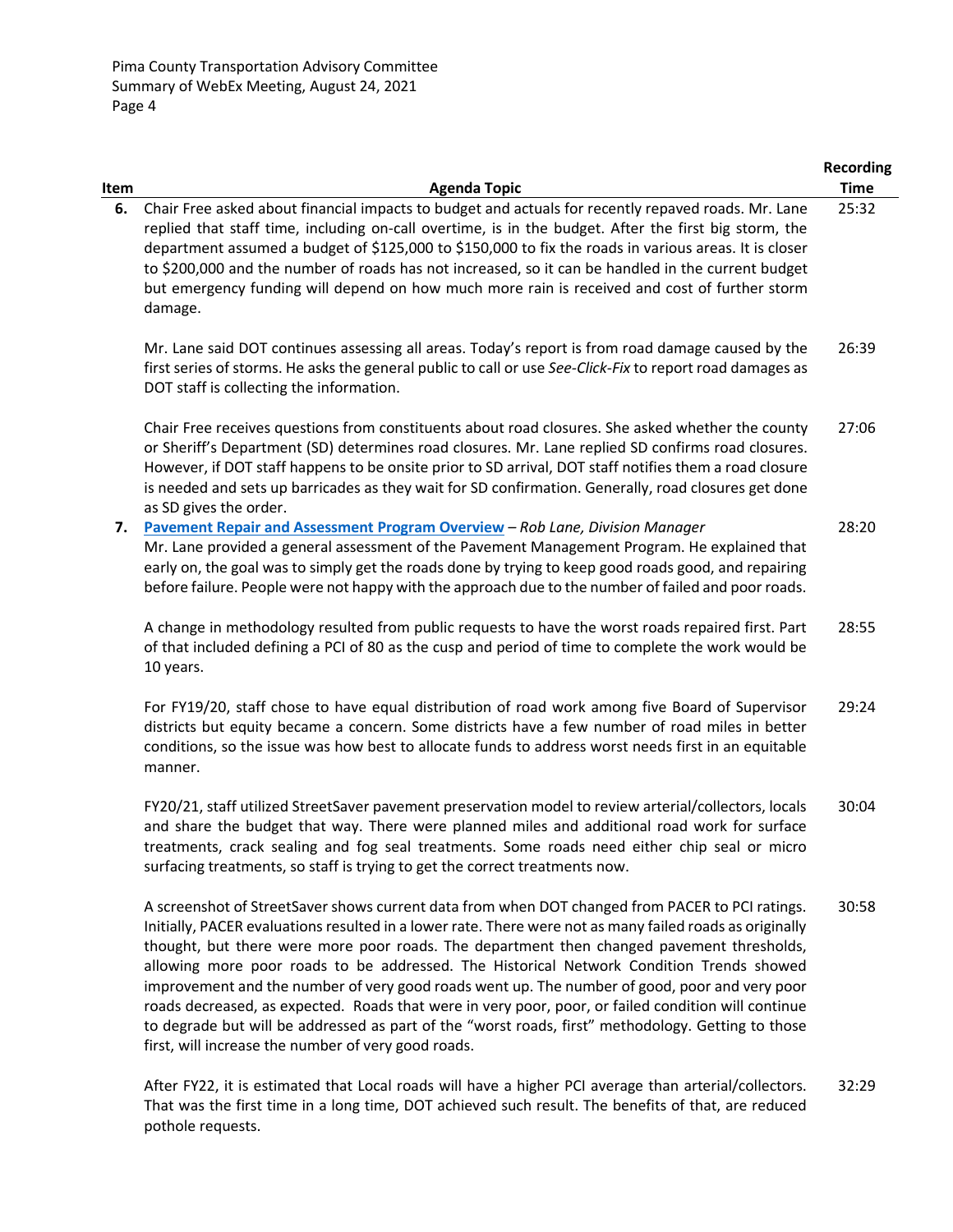| Item | <b>Agenda Topic</b>                                                                                                                                                                                                                                                                                                                                                                                                                                                                                                                                                                                                                                                                                                                                                                                                                                                                                                     | <b>Recording</b><br><b>Time</b> |
|------|-------------------------------------------------------------------------------------------------------------------------------------------------------------------------------------------------------------------------------------------------------------------------------------------------------------------------------------------------------------------------------------------------------------------------------------------------------------------------------------------------------------------------------------------------------------------------------------------------------------------------------------------------------------------------------------------------------------------------------------------------------------------------------------------------------------------------------------------------------------------------------------------------------------------------|---------------------------------|
| 7.   | As more poor and very poor roads are fixed, the number of pothole repair requests are reduced.<br>Usually, pothole requests increase after each rain but as more roads are paved, requests are reduced.<br>This is attributed to the repair work completed. Though we currently have 124+ pothole repair<br>requests for FY22, we are nowhere near the number in the past.                                                                                                                                                                                                                                                                                                                                                                                                                                                                                                                                              | 32:55                           |
|      | Lessons learned include: Definitely allocating money based on system equity. If going with "worst<br>first" methodology, best to include subdivision or area along with PCI trigger road so that when<br>performing future reservation treatment, all pavement in the area is similarly aged.                                                                                                                                                                                                                                                                                                                                                                                                                                                                                                                                                                                                                           | 34:03                           |
|      | Geographic bid packaging versus Board of Supervisor Districting. Blended geographic and<br>Procurement style packaging allows for flexibility with scheduling. Having one contractor and one<br>contract to fix problems in one area helps to better track the work and the repair work impact is all<br>at once.                                                                                                                                                                                                                                                                                                                                                                                                                                                                                                                                                                                                       | 35:15                           |
|      | Unallocated funding requires more planning and more time. Contractors that already were working<br>on a full schedule were given more work near the contract end via change orders. The focus had been<br>on getting roads built but in putting out more bid packages, more time was needed as well as<br>consideration for a rise in costs. Mr. Lane felt it is best to have a plan and especially helpful to have<br>a sense of needed time.                                                                                                                                                                                                                                                                                                                                                                                                                                                                          | 36:35                           |
|      | Mr. McGovern noted that schedule flexibility is great for packaging and making sure contractors are<br>allowed to work during their availability, which allows for better pricing. He asked if the contractors<br>were permitted the flexibility in the amount of time to get work completed. Were they given a range<br>or specific period of time to get it done? Mr. Lane replied contractors are allowed a time period to<br>complete the work. Some contractors chose to start work immediately and others wait to fit the work<br>into their schedules. Weather and utility adjustments may impact contractors' work. The Pandemic<br>impacted the number of contractors and subcontractors crews. They could hardly get work done,<br>requiring DOT to be flexible. Contractors are motivated to get paving done and having the flexibility<br>to getting everything else wrapped up received positive feedback. | 38:09                           |
|      | Mr. McGovern agreed that there are pros for contractors having flexibility to get work done but the<br>flip side is public unrest, especially if a project is not getting done after the community has waited for<br>30 years to get road improvements. With unallocated funding, some contractors were required to<br>move the project window up for completion. Mr. McGovern noted having contractors commit to a<br>timeframe once the project starts may be helpful. Mr. Lane agreed.                                                                                                                                                                                                                                                                                                                                                                                                                               | 40:54                           |
|      |                                                                                                                                                                                                                                                                                                                                                                                                                                                                                                                                                                                                                                                                                                                                                                                                                                                                                                                         | 42:31                           |
|      | Regarding slide one, Mr. Letzkus noted a \$30M increase in the total budget from last year as<br>compared to this year. He asked if the large increase is due to additional General Fund funding or an<br>increase in HURF funding. Mr. Lane said it was a little of both. The assumption was that there would<br>be change to the forecast but not much of a drop as predicted due to the Pandemic. He confirmed<br>that \$50M of the \$85M road repair funds came from the county's General Fund.                                                                                                                                                                                                                                                                                                                                                                                                                     |                                 |
| 8.   | Topics for Future Discussions - Lucretia Free, PCTAC Chair<br>Chair Free informed that topics for discussion allows staff to research items for future discussion.                                                                                                                                                                                                                                                                                                                                                                                                                                                                                                                                                                                                                                                                                                                                                      | 44:20                           |
|      | a. RTANext Update - Ms. Free informed that the plan is not yet settled.                                                                                                                                                                                                                                                                                                                                                                                                                                                                                                                                                                                                                                                                                                                                                                                                                                                 | 44:38                           |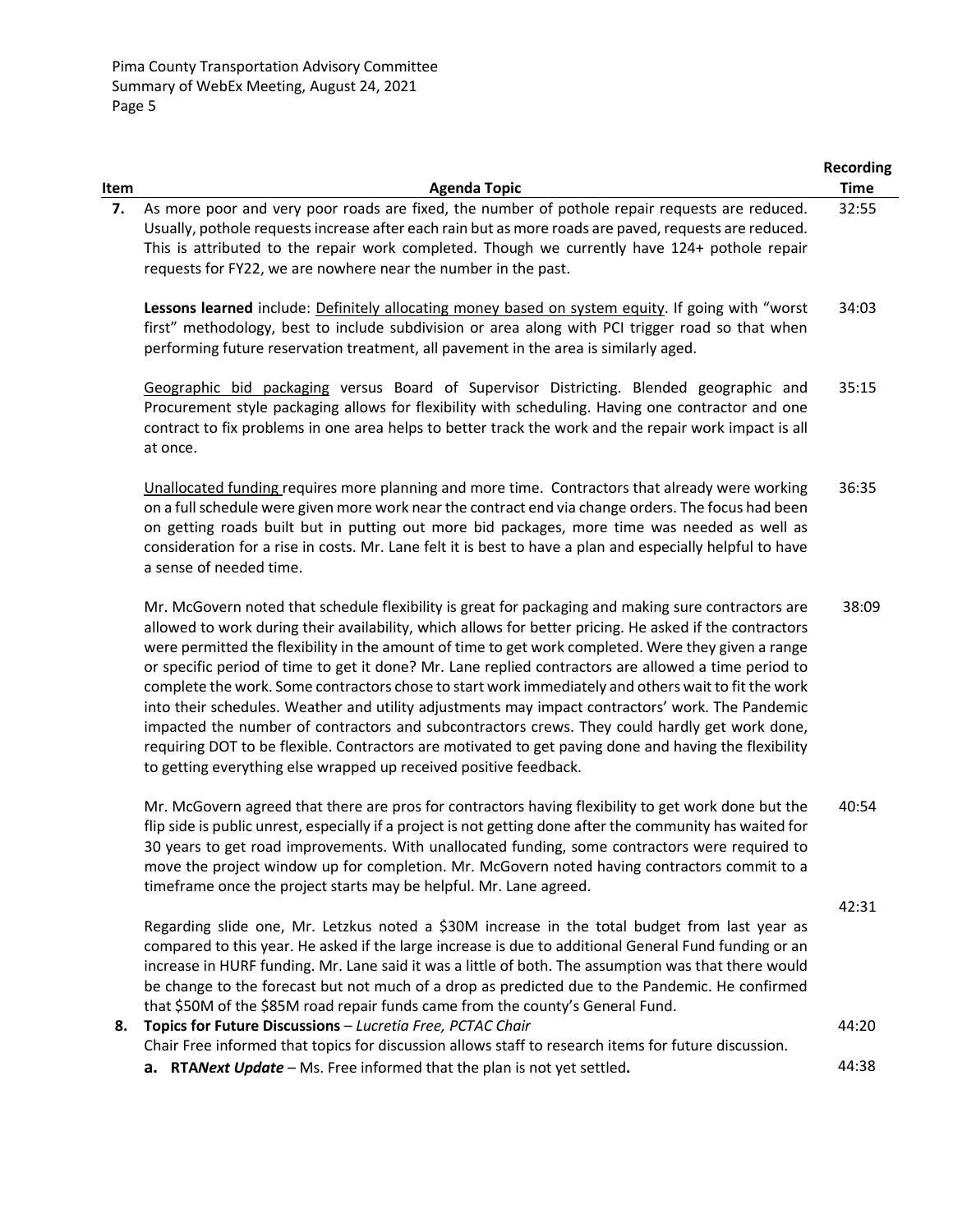|      |                                                                                                              | <b>Recording</b> |
|------|--------------------------------------------------------------------------------------------------------------|------------------|
| Item | <b>Agenda Topic</b>                                                                                          | <b>Time</b>      |
| 8.   | <b>b.</b> Non-County Maintained Dirt Roads - Chair Free asked what happens with roads that are non-          | 44:49            |
|      | county maintained in the southeast or unincorporated areas.                                                  |                  |
|      | Director Olivares will provide a more in-depth update at a future meeting but briefly informed               | 45:13            |
|      | that some roads are not county maintained because they are private egress/ingress roads; others              |                  |
|      | are not a public county right of way. Other roads have county right of way but have not gone                 |                  |
|      | through the process of being accepted into DOT's maintenance system. There is a separate                     |                  |
|      | procedure for making those roads passable, prior to accepting for county maintenance.                        |                  |
|      | Chair Free noted some concerns of Southeast area residents are long-standing agreements for                  | 46:22            |
|      | developers to build homes which sometimes run afoul of road access by long-time homeowners.                  |                  |
|      | She asked if staff could 1) discuss such agreements as they affect new residents when building               |                  |
|      | new roads; 2) discuss the process, and 3) inform whether the Planning and Zoning involvement<br>is required. |                  |
|      | Mr. Bernal asked that Ms. Olivares also include an update on paving of county-maintained dirt                | 47:19            |
|      | roads. Ms. Olivares replied that she would.                                                                  |                  |
|      | Mr. McGovern suggested that it would be helpful for the Committee to also receive from Ms.                   | 47:50            |
|      | Olivares some history and updates regarding dust pollution, PM-10 Levels. Whether attainment                 |                  |
|      | requirements were being affected for the region and if improvements were needed.                             |                  |
|      | c. Other                                                                                                     |                  |
|      | Ms. Free informed the Committee that topics of interest or agenda items for future discussions               | 48:39            |
|      | could be emailed to Ms. Valenzuela by September 3, 2021.                                                     |                  |
| 9.   | Staff Announcement: Rob Lane Departure - Ana Olivares, Director                                              | 48:57            |
|      | Chair Free announced Mr. Lane will leave PCDOT. She thanked Mr. Lane and said he would be sorely             |                  |
|      | missed. She said it was a pleasure working with him and she was especially grateful for how patient          |                  |
|      | he was in responding to her questions. She appreciates that he always made himself available to              |                  |
|      | answer her calls. Wherever he is going next, they will be fortunate to have him.                             |                  |
|      | Ms. Olivares confirmed Mr. Lane's resignation is effective September 3, 2021. He leaves a big hole in        | 49:49            |
|      | the department and in our hearts. Through his great leadership, his team addressed the challenges            |                  |
|      | of receiving extra funding for more road repairs. She said he will be sorely missed and difficult to         |                  |
|      | replace. It is Mr. Lane's last PTAC meeting as a staff member and she hopes he will join PCTAC as a          |                  |
|      | member-at-large or offer advice. She opened the meeting to other parting comments from the                   |                  |
|      | Committee.                                                                                                   |                  |
|      | Mr. Bernal commented having had the good fortune of knowing several individuals who took on the              | 51:27            |
|      | very challenging and difficult job Mr. Lane held. Mr. Lane is an excellent example of the quality of         |                  |
|      | individuals the County has been fortunate to have in his position. He thanked Mr. Lane and wished            |                  |
|      | him good luck.                                                                                               |                  |
|      | Mr. McGovern commented that he continuously was impressed with Mr. Lane's understanding of                   | 52:08            |
|      | maintenance and management. He said, without a doubt, his is the most thankless job in the                   |                  |

department. He has known a number of people that have held Mr. Lane's position in the last 40 years and no one has done it as well. He personally appreciates Mr. Lanes' patience and understanding.